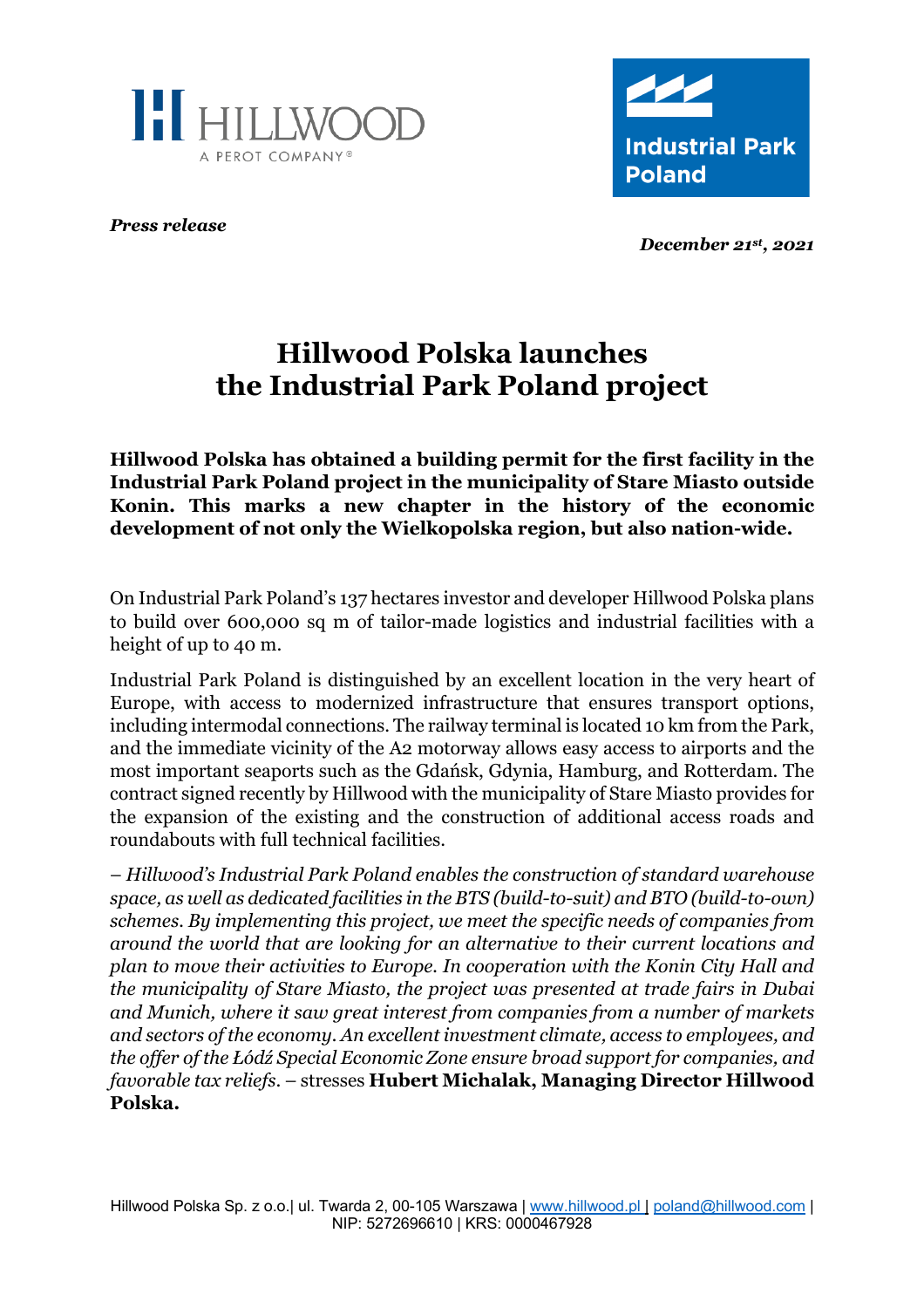



A favorable condition of the labor market is a strategic factor when choosing land for such a large project, confirm two independently prepared reports of employment agencies Randstad ("Konin on the map of Poland. Labor market overview") and Grupa Progres ("Investment Potential of the Konin County"). The region guarantees access to technicians and engineers, and schools that are ready to train staff according to client needs. The reports show that ca. 2,500 employees can be sourced locally. It is estimated that following the transformation of the region from mining-industry-based to one of green technologies, a group of approximately 4,000 people with extensive competences in industry and production will be available to companies located in the park.

– *The area intended for this investment is well located and has good communication infrastructure. It offers excellent development opportunities. Furthermore, it includes the possibility of energy production from renewable sources. We work with investors and universities to ensure training for employees to equip them with appropriate qualifications, we adapt public transport to the needs of the market, and we care about the quality of services provided. The Old Town Commune is a place which is business- and investor-friendly. We show our openness to entrepreneurs every day by supporting them during all stages of the investment process. As a result, we have created a good business climate that is widely known and appreciated. Thanks to the combination of all these elements, the implementation of Hillwood's Industrial Park Poland project is possible in this shape* – summarizes **Dariusz Puchała, The Head of the Stare Miasto commune.**

Industrial Park Poland will feature access to utilities in quantities that meet the requirements of both logistics and production companies. In addition, a photovoltaic farm with a planned capacity of 180 MW will be built in the direct vicinity of the land prepared for logistics and production development, its resources available to clients at Industrial Park Poland. Atende Industries, a technology company with the Atende group, and Hillwood Polska have signed a letter of intent to jointly act to promote and implement modern solutions for community energy. Energy communities will provide its members energy produced mainly from local renewable sources. Such actions will lead to the implementation of investments aimed at achieving climate neutrality by 2050, in accordance with the European Green Deal. They will contribute to air and climate protection, as well as a significant reduction of the members' electricity costs. Green energy produced by neighboring municipalities will be stored and used locally in an optimized way.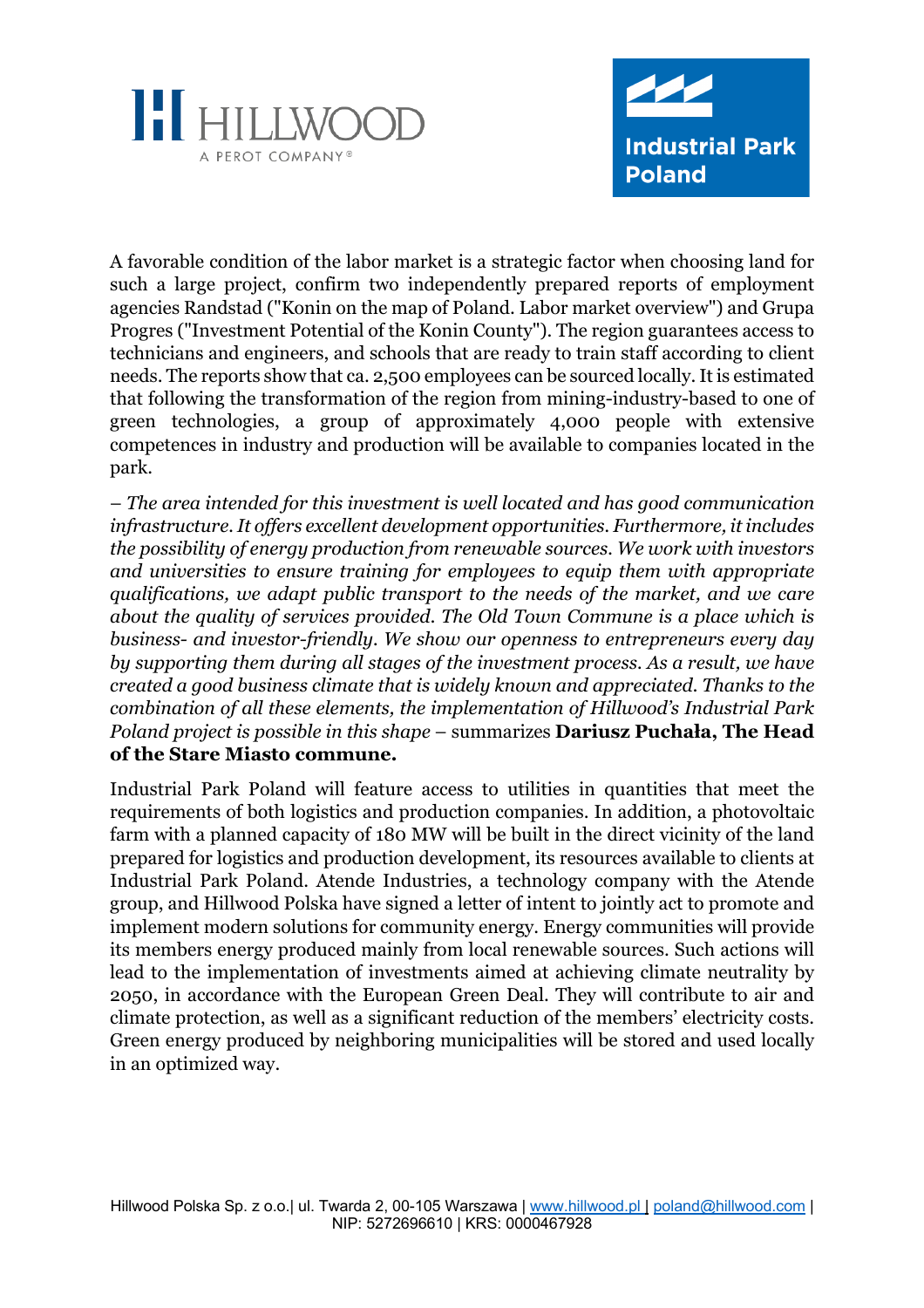



## **About Industrial Park Poland**

Located at the intersection of motorway A2 and national road no. 72 in the municipality of Stare Miasto outside Konin, Industrial Park Poland is a project of Hillwood Polska planned on a 137-hectare plot. A modern logistics and production center is planned on the site, with an area of over 600,000 sq m.

Industrial Park Poland offers ideal conditions for production and logistics combined with excellent growth opportunities for companies from around the world.

Details of the project: www.industrialparkpoland.com

### **About Hillwood**

With 30+ years of investment experience in Europe and North America, Hillwood is one of the leading global commercial real estate companies. Worldwide, it has built over 19 million sq m of warehouse space, more than a million of which in Poland.

Hillwood Polska has been present on the Polish market since 2014, building modern logistics and industrial centers in the BTS (build-to-suit, tailor-made) and for-rent schemes. It also focuses on acquisitions and real estate management, with operations in major warehouse markets, such as Warsaw, Central Poland, Wrocław, and Upper Silesia, and investments in new, prospective locations, such as Częstochowa, Kutno and Świebodzin.

Up-to-date information on Hillwood Polska's current offer is available here:

www.e-hillwood.com

#### **For further information, please contact:**

Marta Kołodziejska Marketing & Communications Manager Hillwood Polska +48 603 391 191 marta.kolodziejska@hillwood.com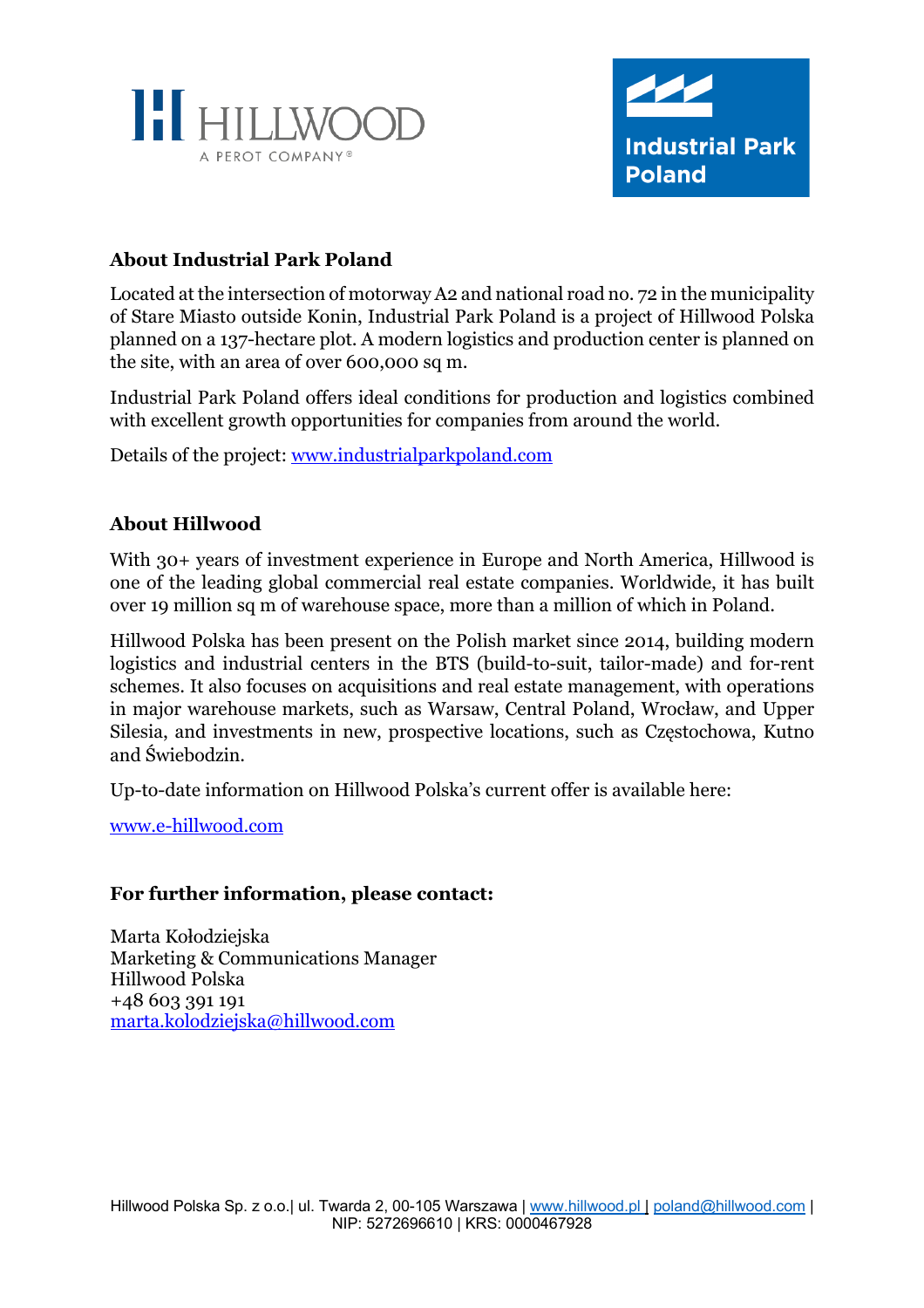



*Komunikat prasowy*

*21 grudnia 2021 r.*

# **Hillwood Polska rozpoczyna realizację projektu Industrial Park Poland**

**Hillwood Polska uzyskał pozwolenie na budowę pierwszego budynku w projekcie Industrial Park Poland w gminie Stare Miasto k. Konina. Otwiera to nowy rozdział w historii gospodarczego rozwoju nie tylko Wielkopolski, ale i całego kraju.**

W ramach Industrial Park Poland na 137 hektarach inwestor i deweloper Hillwood Polska planuje wybudować ponad 600 000 mkw. szytych na miarę obiektów logistyczno-przemysłowych o wysokości nawet 40 m.

Industrial Park Poland wyróżnia doskonała lokalizacja w sercu Europy, z dostępem do zmodernizowanej infrastruktury zapewniającej transport, w tym połączenia intermodalne. Terminal kolejowy znajduje się w odległości 10 km od Parku, a bezpośrednie sąsiedztwo autostrady A2 umożliwia swobodne dotarcie do lotnisk i najważniejszych portów morskich, takich jak porty w Gdańsku, Gdyni, Hamburgu i Rotterdamie. Podpisana niedawno przez Hillwood umowa z Gminą Stare Miasto przewiduje rozbudowę istniejących oraz budowę dodatkowych dróg dojazdowych i rond wraz z pełnym zapleczem technicznym

*– Hillwood Industrial Park Poland umożliwia wybudowanie standardowych powierzchni magazynowych, a także dedykowanych obiektów w formule BTS (buildto-suit) i BTO (build-to-own). Realizując ten projekt, odpowiadamy na konkretne potrzeby firm z całego świata, które szukają alternatywy dla swoich obecnych lokalizacji i planują przenieść swoją działalność do Europy. We współpracy z Urzędem Miasta Konina i Gminą Stare Miasto projekt został zaprezentowany podczas branżowych targów w Dubaju oraz Monachium, gdzie spotkał się z dużym zainteresowaniem firm z wielu rynków i sektorów gospodarki. Doskonały klimat inwestycyjny, dostęp do pracowników oraz oferta Łódzkiej Specjalnej Strefy Ekonomicznej zapewniają szerokie wsparcie dla firm oraz korzystne ulgi podatkowe* – podkreśla **Hubert Michalak, Prezes Zarządu Hillwood Polska.**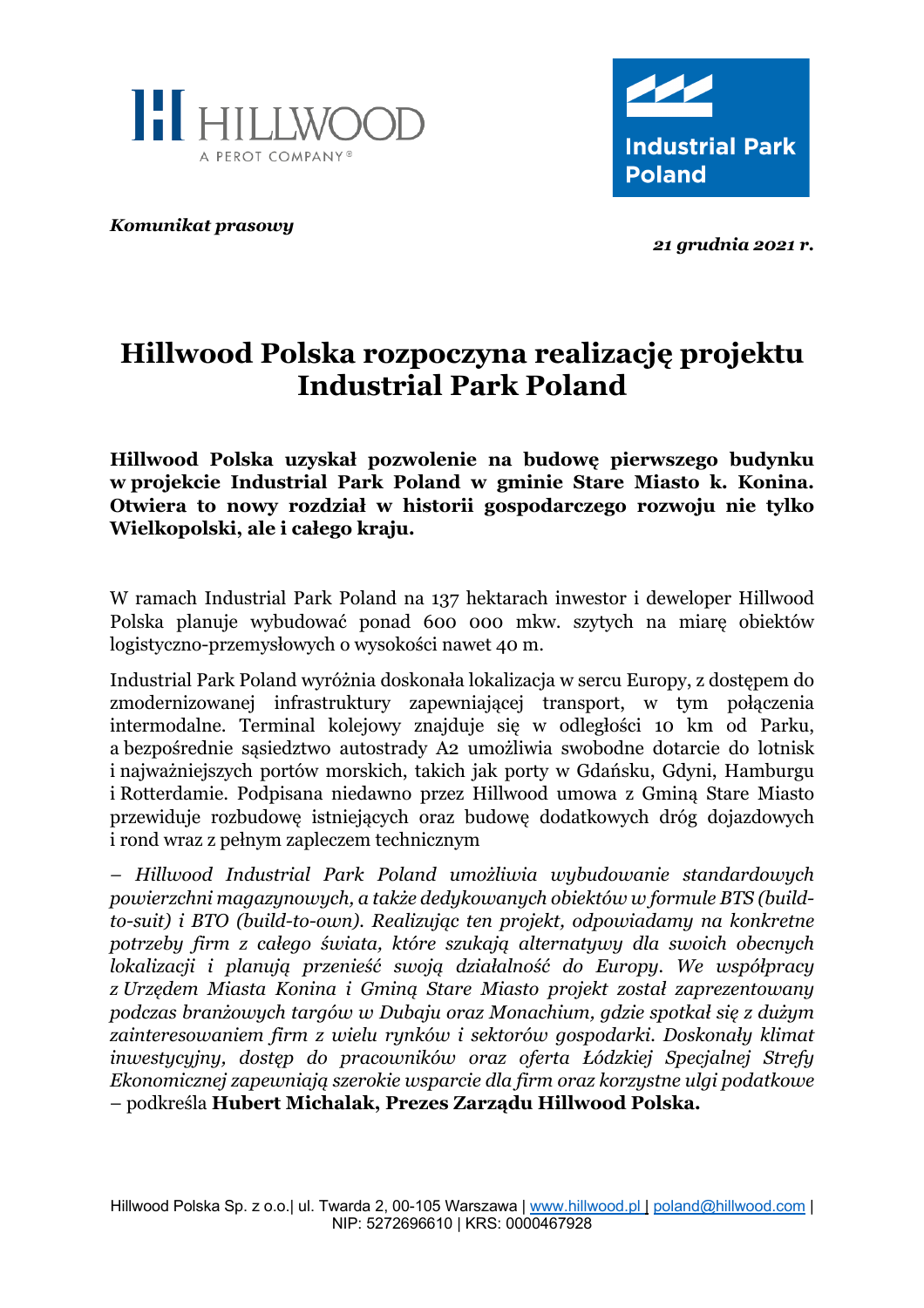



Strategicznym czynnikiem przy wyborze terenu pod tak dużą inwestycję jest korzystna kondycja rynku pracy, co potwierdzają dwa niezależnie przygotowane raporty agencji pracy: firmy Randstad "Konin on the map of Poland. Labour market overview" oraz Grupy Progres "Investment Potential of the Konin County". W regionie zagwarantowany jest dostęp do techników i inżynierów, a także szkół gotowych do kształcenia kadr zgodnie z zapotrzebowaniem klientów. Z raportów wynika, że obecnie lokalnie można zatrudnić ok. 2500 osób. Szacuje się, że w związku z transformacją regionu z przemysłu wydobywczego na zielone technologie dla firm zlokalizowanych w parku dostępna będzie grupa ok. 4000 osób z szerokimi kompetencjami w przemyśle i produkcji.

*– Teren przeznaczony pod tę inwestycję jest dobrze zlokalizowany i skomunikowany, daje bardzo duże możliwości zagospodarowania, a nawet uwzględnia możliwość produkcji energii ze źródeł odnawialnych. Współpracujemy z inwestorami i uczelniami celem zapewnienia kształcenia kadr z odpowiednimi kwalifikacjami, dostosowujemy transport publiczny do potrzeb rynku, dbamy o jakość świadczonych usług. Gmina Stare Miasto to miejsce przychylne biznesowi i inwestorom. Naszą otwartość okazujemy przedsiębiorcom, na co dzień wspierając ich podczas wszystkich etapów procesu inwestycyjnego. Dzięki temu stworzyliśmy dobry klimat dla biznesu, który jest powszechnie znany i doceniany. Dzięki połączeniu tych wszystkich elementów realizacja projektu Hillwood Industrial Park Poland w takim kształcie jest możliwa* – **podsumowuje Dariusz Puchała, wójt gminy Stare Miasto.**

Industrial Park Poland wyróżnia dostęp do mediów w ilościach spełniających wymagania zarówno firm logistycznych, jak i produkcyjnych. Ponadto tuż obok gruntu przygotowanego pod zabudowę logistyczno-produkcyjną powstanie farma fotowoltaiczna o planowanej mocy 180 MW, jej zasoby będą dostępne dla użytkowników Industrial Park Poland. Atende Industries, spółka technologiczna z grupy Atende, oraz Hillwood Polska podpisały list intencyjny w celu wspólnego działania na rzecz promocji i wdrażania nowoczesnych rozwiązań dla energetyki obywatelskiej. Wspólnoty Energetyczne umożliwią dostarczanie użytkownikom energii wytworzonej z wykorzystaniem w dużej mierze lokalnych źródeł odnawialnych. Dzięki tego rodzaju działaniom do 2050 r. zrealizowane zostaną inwestycje zmierzające do osiągnięcia neutralności klimatycznej zgodnie z założeniami Europejskiego Zielonego Ładu. Przyczynią się one do ochrony powietrza (a w konsekwencji klimatu) i znacząco obniżą rachunki członków wspólnot za energię elektryczną. Zielona energia będzie mogła być magazynowana i zużywana lokalnie w sposób zoptymalizowany.